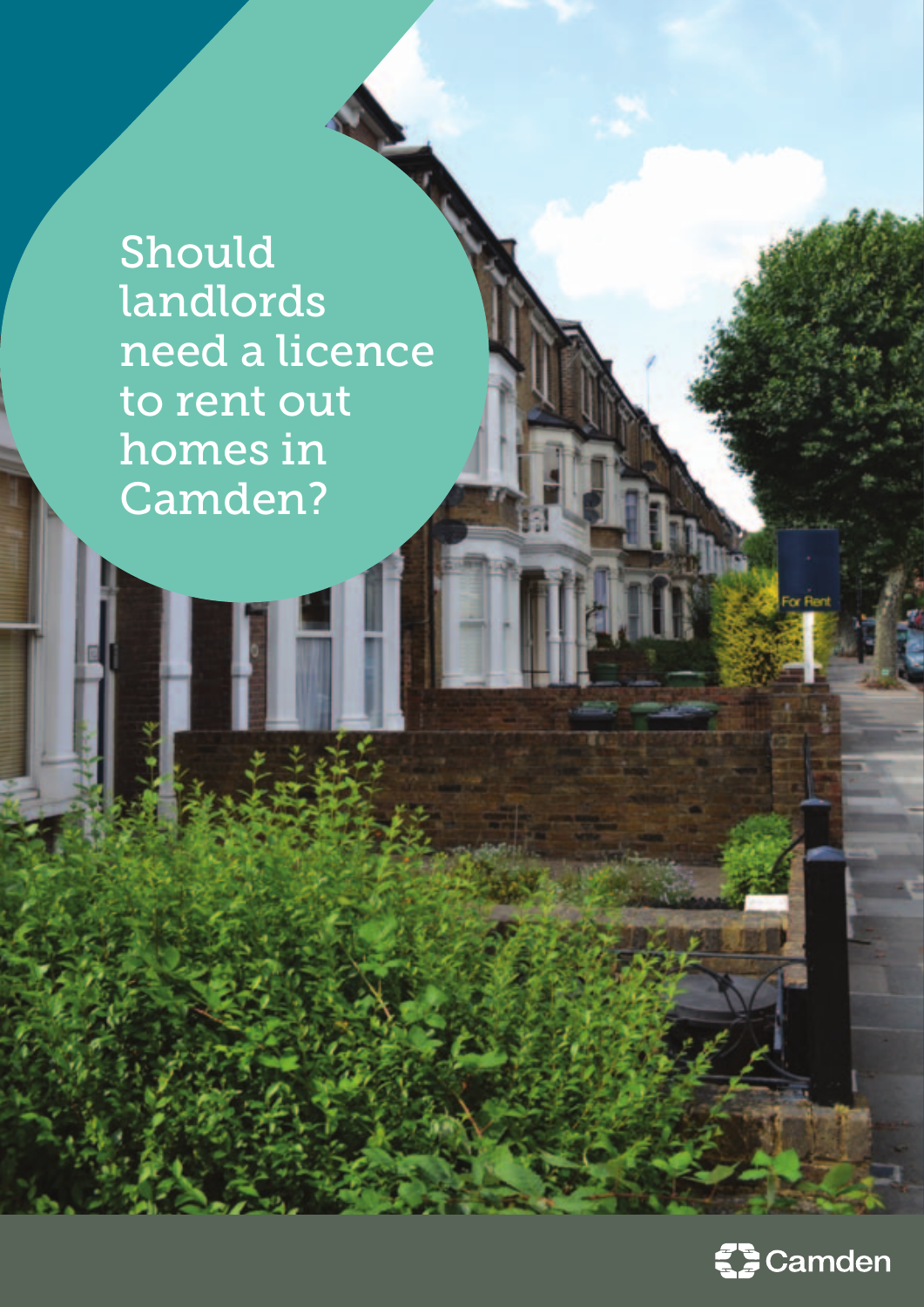Should landlords need a licence to rent out homes in Camden?

**Camden sits at the heart of the world's most vibrant city and as such is a popular place to live. With house prices beyond the reach of many, the number of households renting privately has grown rapidly in recent years and even poor quality accommodation can be rented out easily.**

We believe all our residents deserve access to a decent quality place to live, but, in a recent online survey, less than half of private renters in Camden said they are satisfied with the overall quality of their home.

With a third of households living in the private rented sector, it is our ambition that those households don't get left behind and are able to enjoy security, decent living conditions and feel empowered to assert their rights when things are not up to standard. At the same time, we want to enable landlords to provide a quality service and run a successful business.

Currently, Camden licenses 300 Houses and Flats in Multiple Occupation (HMOs). An HMO is a property shared by three or more persons from more than one household. At the moment, we only license larger HMOs (three or more storeys high with five or more occupants).

Good quality HMOs can provide a decent and affordable place for Camden residents to live. With rising rents, an increasing number of renters are having to share properties in a variety of ways, for example shared flats and houses, bedsits and small studios. However, the Council is aware that this accommodation can be badly managed causing problems for the occupants as well as those living nearby.

Between April 2012 and March 2013, we took action to improve 220 rented properties in Camden – half of which were Houses in Multiple Occupation. Over 90% of the rented properties we inspected under our mandatory licensing scheme were found to have category 1 hazards – the most serious health and safety hazards. These can include excess cold and fall hazards.

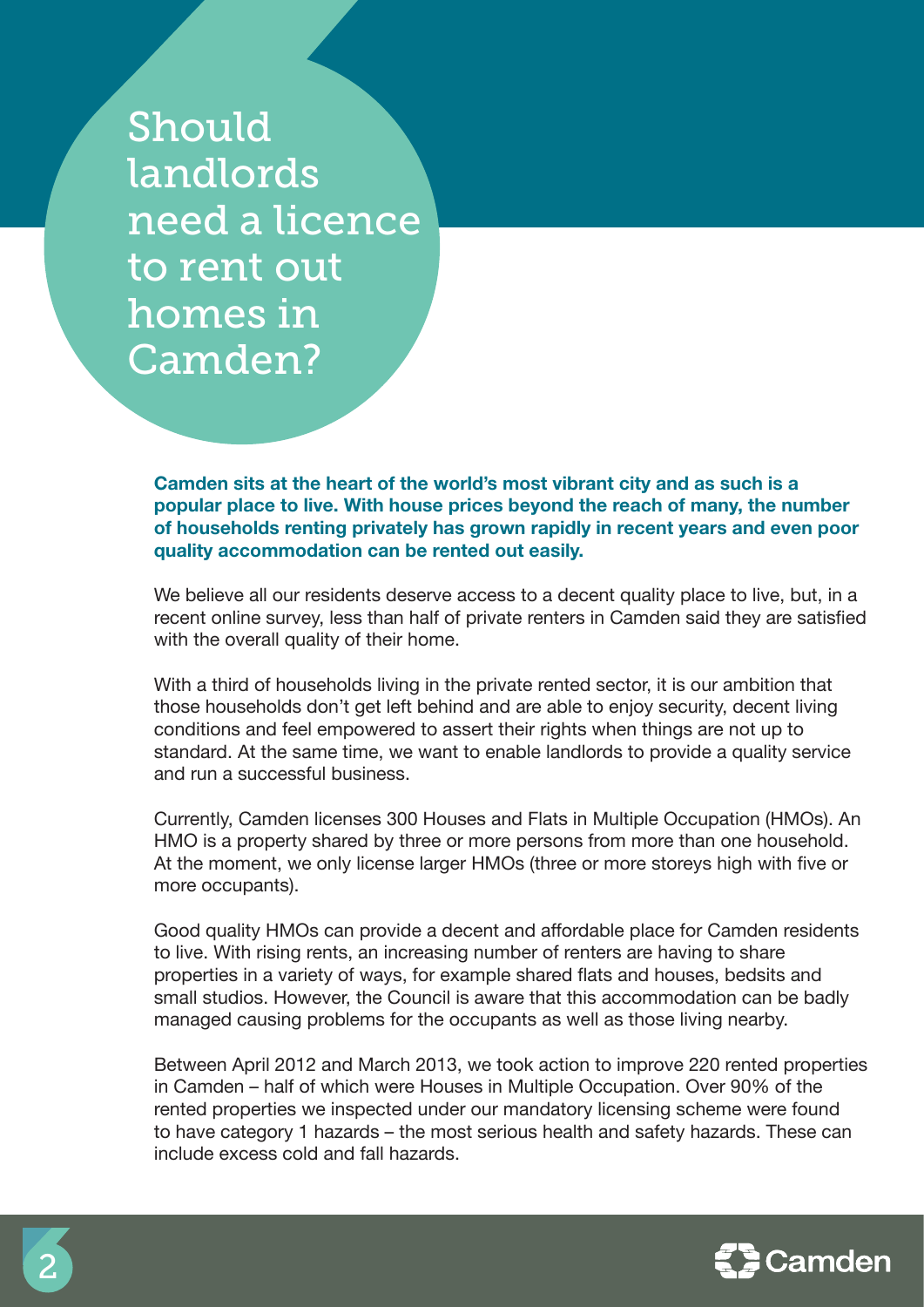Earlier this year (2014), our environmental health professionals visited 391 HMOs that don't fall under our current licensing scheme. They found that 40% appeared to be poorly or very poorly managed. More than two in five (44%) had at least one serious or other health and safety hazard.

## Our proposal

In a recent online survey, 75% of private renters and 58% of other residents in Camden said Camden Council should do more to improve private rented homes. We think that ensuring all shared accommodation is licensed in Camden is one way we could make a difference.

We don't have the resources to enforce standards across the whole sector or the power to regulate all privately rented homes. We propose to introduce a licensing scheme for a greater number and type of HMOs across the whole of the borough. The scheme will help us work together with landlords to make sure that homes are safe and well managed. **We want to know what you think**.

Read this summary before you answer our online survey. If you want to learn more about the proposed scheme and the reasons why we think it could improve the private rented sector, please view the **[supplementary information](http://www.camden.gov.uk/landlordlicence)**.

# What properties would be included in the licensing scheme?

The scheme would include all HMOs which are not currently subject to mandatory licensing and to the exemptions detailed in the legislation.

It would also include properties that have been converted into self-contained flats which do not meet the standards of the 1991 Building Regulations (known as Section 257 HMOs). However, we are proposing that licensing would only apply to those properties where half or more of the flats are tenanted (including those with resident landlords).

The number of storeys would not be relevant in the new scheme.

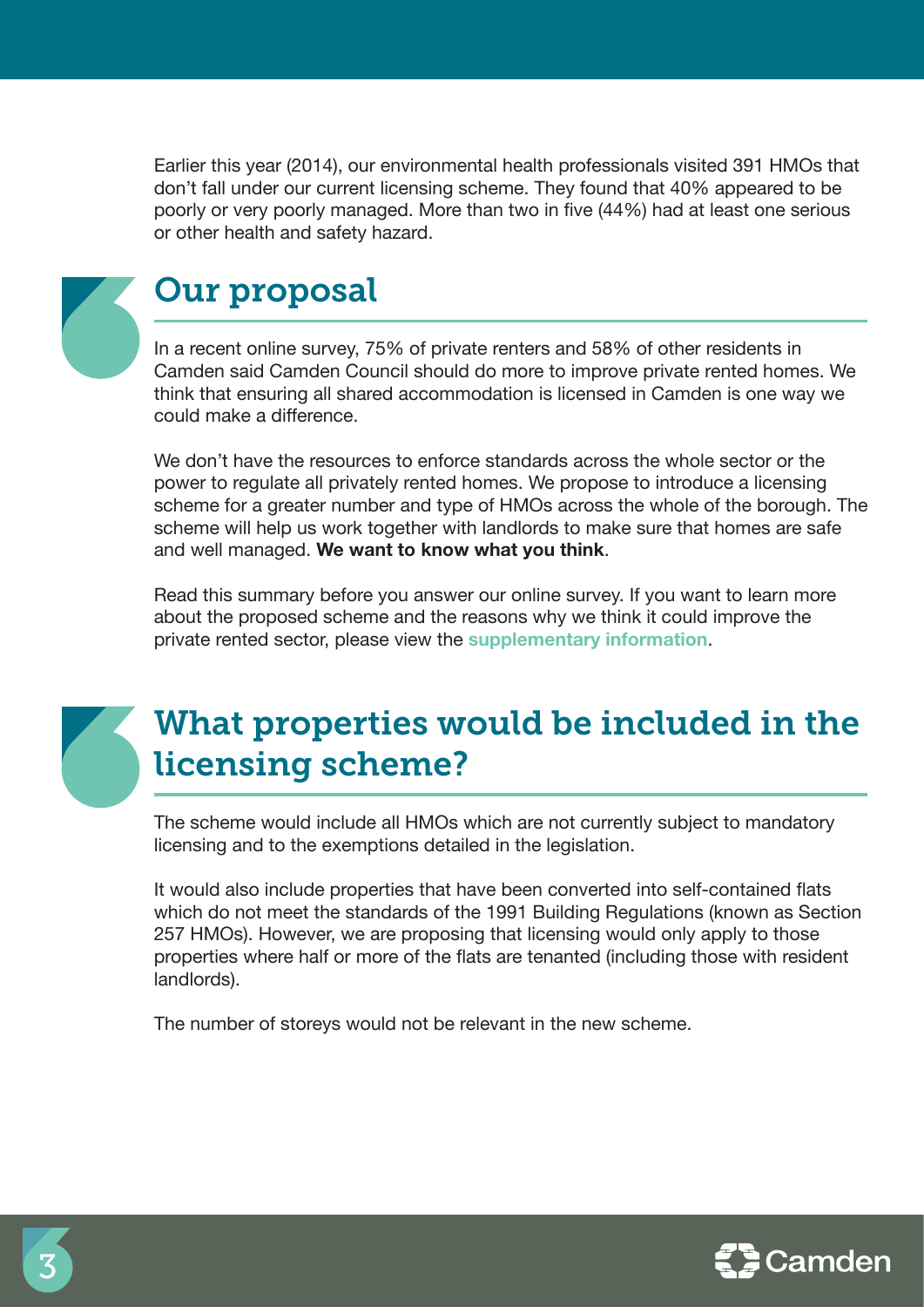# Examples of properties that would be included in the new scheme

| <b>Property description</b>                                             | <b>Likely occupiers</b>                                                                                                                                                                                                                                                                                                                                       |
|-------------------------------------------------------------------------|---------------------------------------------------------------------------------------------------------------------------------------------------------------------------------------------------------------------------------------------------------------------------------------------------------------------------------------------------------------|
| <b>Bedsits or rented rooms</b>                                          | Individuals who live there have no connection to<br>each other. The landlord rents each room separately.<br>The tenant only has exclusive use of their own room,<br>although there are likely to be shared facilities such<br>as kitchens, bathrooms or toilets. Or there may be<br>facilities which are for the tenant's own use but not<br>within the room. |
| <b>House or flat shares</b>                                             | Likely to be rented by a group of students or young<br>professionals on one contract. The group may<br>know each other when they move in, and choose<br>replacement tenants when someone moves out.                                                                                                                                                           |
| <b>Resident landlord with</b><br><b>lodgers</b>                         | The owner lives on site and rents out rooms to more<br>than two lodgers. Occupiers may share meals with<br>the owner, or have meals included, or they may live<br>independently.                                                                                                                                                                              |
| <b>Houses converted to</b><br>self-contained flats or<br><b>studios</b> | Residents don't share facilities like bathrooms and<br>kitchens. Half or more of the units will be tenanted.<br>This does not apply to properties which were originally<br>built as self-contained flats - only those that were<br>subsequently converted.                                                                                                    |
| <b>Student accommodation</b>                                            | Parts of the building have shared facilities such<br>as kitchens, bathrooms and toilets. Student<br>accommodation would be exempt if run by an<br>exempted university or organisation.                                                                                                                                                                        |
| <b>Hostels</b>                                                          | This would include hostels managed by charities<br>and refuges for people seeking refuge from domestic<br>abuse. It would not include youth or backpacker<br>hostels housing people on holiday.                                                                                                                                                               |

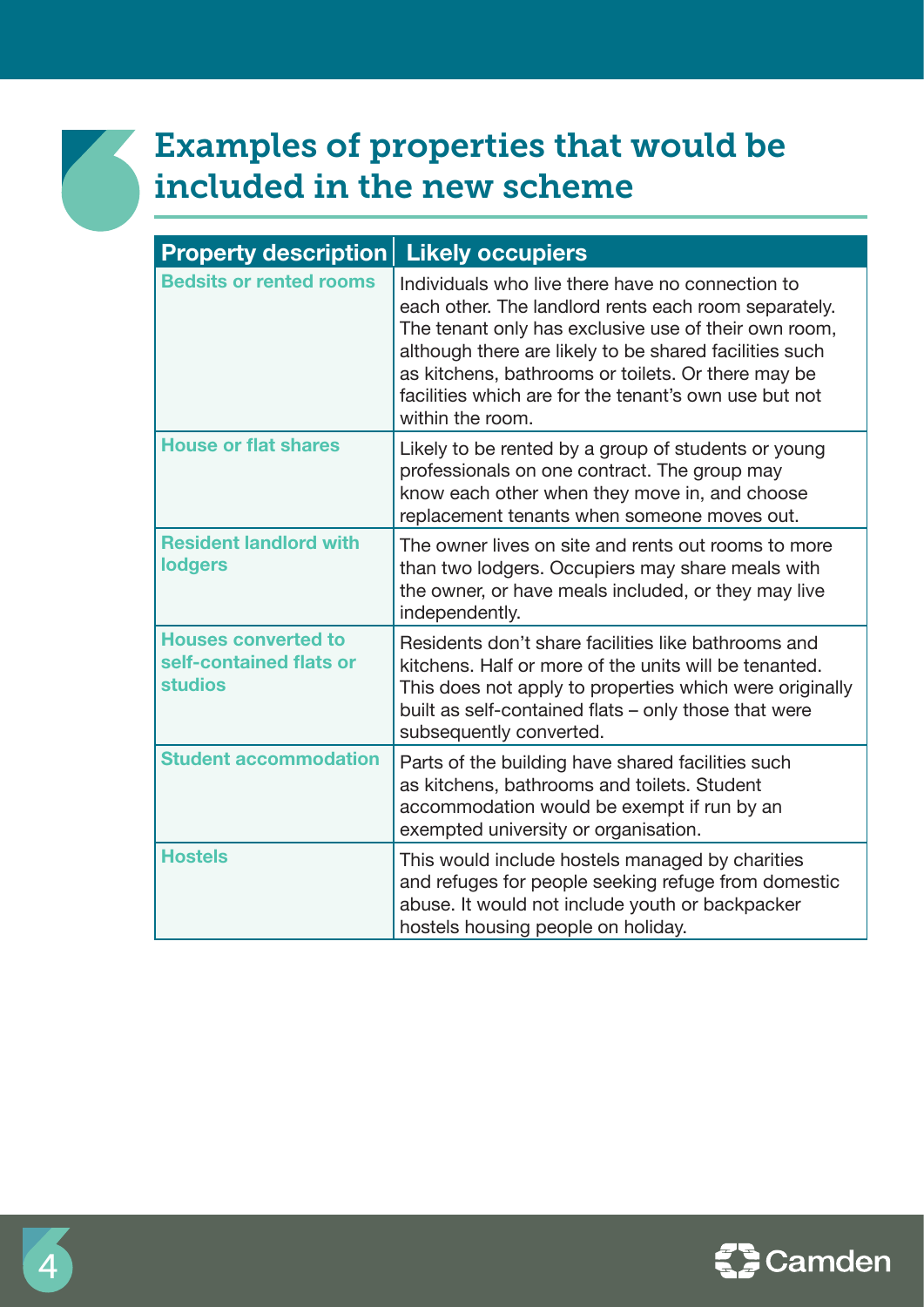## A summary of how the proposed scheme would work

**We want to create a scheme that is quick and easy and provides good value for private landlords and renters.** 

Landlords or their agents will be able to apply for a licence online if their property falls under the scheme. The application form will include details about the applicant and the property.

We will inspect properties before issuing a licence.

Properties will be expected to meet a set of minimum standards including the number and type of kitchen, bathroom and toilet facilities for the number of occupants, which must be complied with within a specified time. The licence will also specify the maximum number of people who may live in the HMO and will include specific conditions which apply to every licence.

There will need to be suitable management arrangements in place and the licence holder be considered a 'fit and proper' person before we issue a licence. If any significant hazards are identified in a property during the licence inspection, the matter will be referred to a housing enforcement team for further action. For more information about the application process, standards and conditions, see the **[supplementary documents.](http://www.camden.gov.uk/landlordlicence)**

### Fees

**The cost of the scheme will be met solely from fees charged to licence holders. The fee payable will depend on the type of property, including the size and complexity of the layout.** 

Fees for a five-year licence will start at £450 with an extra cost of £45 per unit.

There will be a 10% discount for landlords accredited by the **[London Landlord](http://www.londonlandlords.org.uk)  [Accreditation Scheme](http://www.londonlandlords.org.uk)** and other accreditation schemes. There will also be a £100 discount for prompt and accurate applications.

For more information on the fee structure, see the **[supplementary information](http://www.camden.gov.uk/landlordlicence)**.

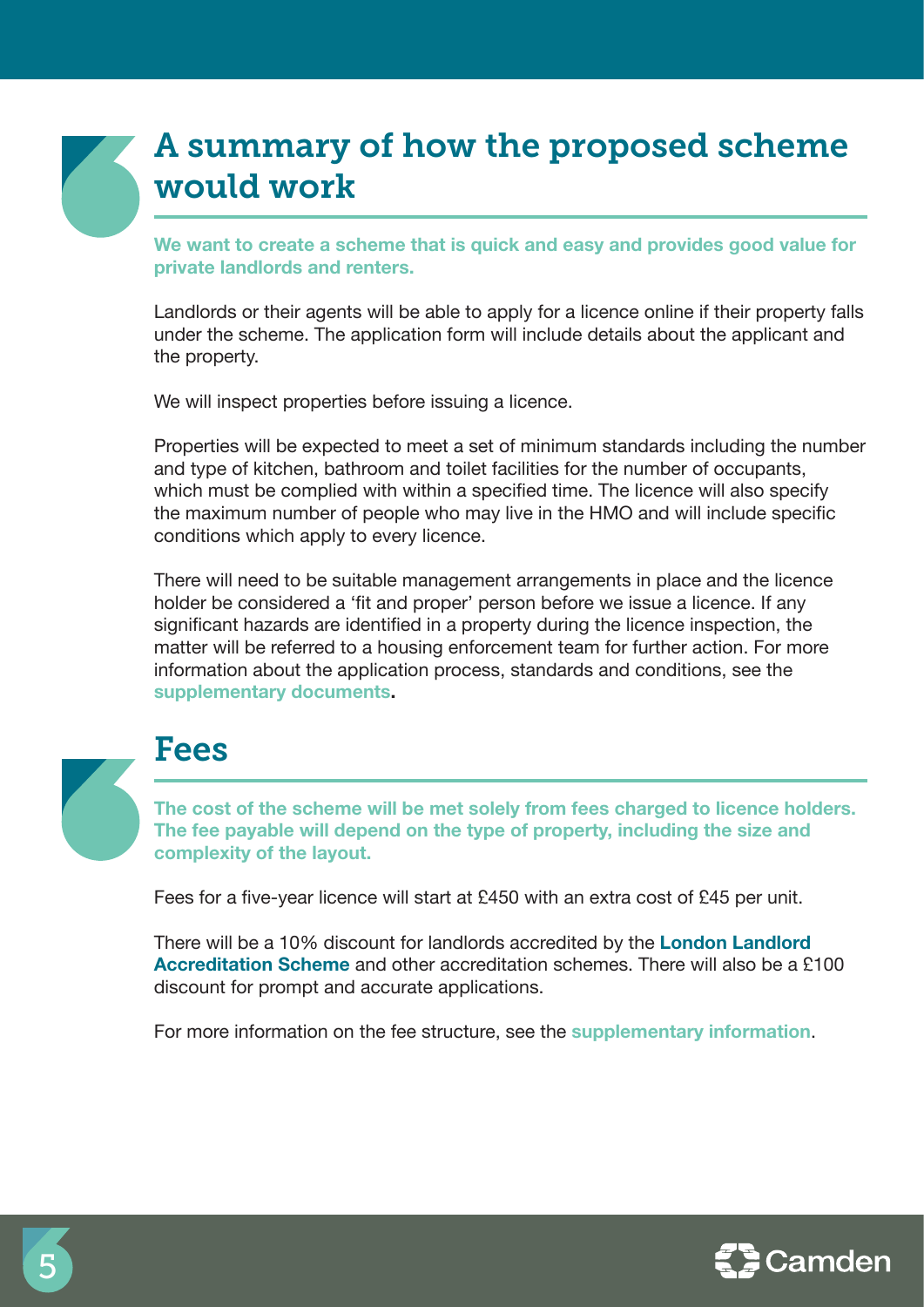# Why introduce a scheme for houses in multiple occupation across the whole of the borough?

**Some people say the Council should only focus on the worst homes in the worst areas of Camden and leave the rest alone.**

We estimate over 8,000 out of the 32,000 homes available for private rent in Camden could be HMOs.

We recently completed a survey of 391 HMOs in different locations across the borough. Our environmental health officers found that 40% are poorly or very poorly managed overall. 44% of them have at least one health and housing safety hazard with excess cold most commonly reported.

Our evidence suggests that these homes are scattered across the whole of the borough and there is no single area that is worse than others, although some problems may be more common in particular types of properties (for example, excess cold in older homes).

There is currently a lot of confusion amongst landlords about which HMOs require a licence. We don't want to make the matter more confusing by introducing licensing in different areas or for different HMOs. The proposed system will simplify the system and create a level playing field for all HMO landlords. There will be clear and transparent standards that apply to all HMOs.

# Will licensing work for the private rental market in Camden?

**Some people say that licensing will reduce the supply of affordable private rentals because landlords would choose to leave the market.**

The housing market within the borough changes rapidly and often in response to pressures that we may not be aware of.

The rapid growth of private renting and high rents are a sign that the rental market is thriving in Camden. The median weekly rent in Camden ranges from £215 for a studio or a room in a shared house and £1,000 per week for a four bedroom home.

Often, people choose to live in HMOs because they are cheaper and more affordable. Camden already seeks to protect HMOs as a cheaper source of accommodation (particularly for single young people) through planning policies.

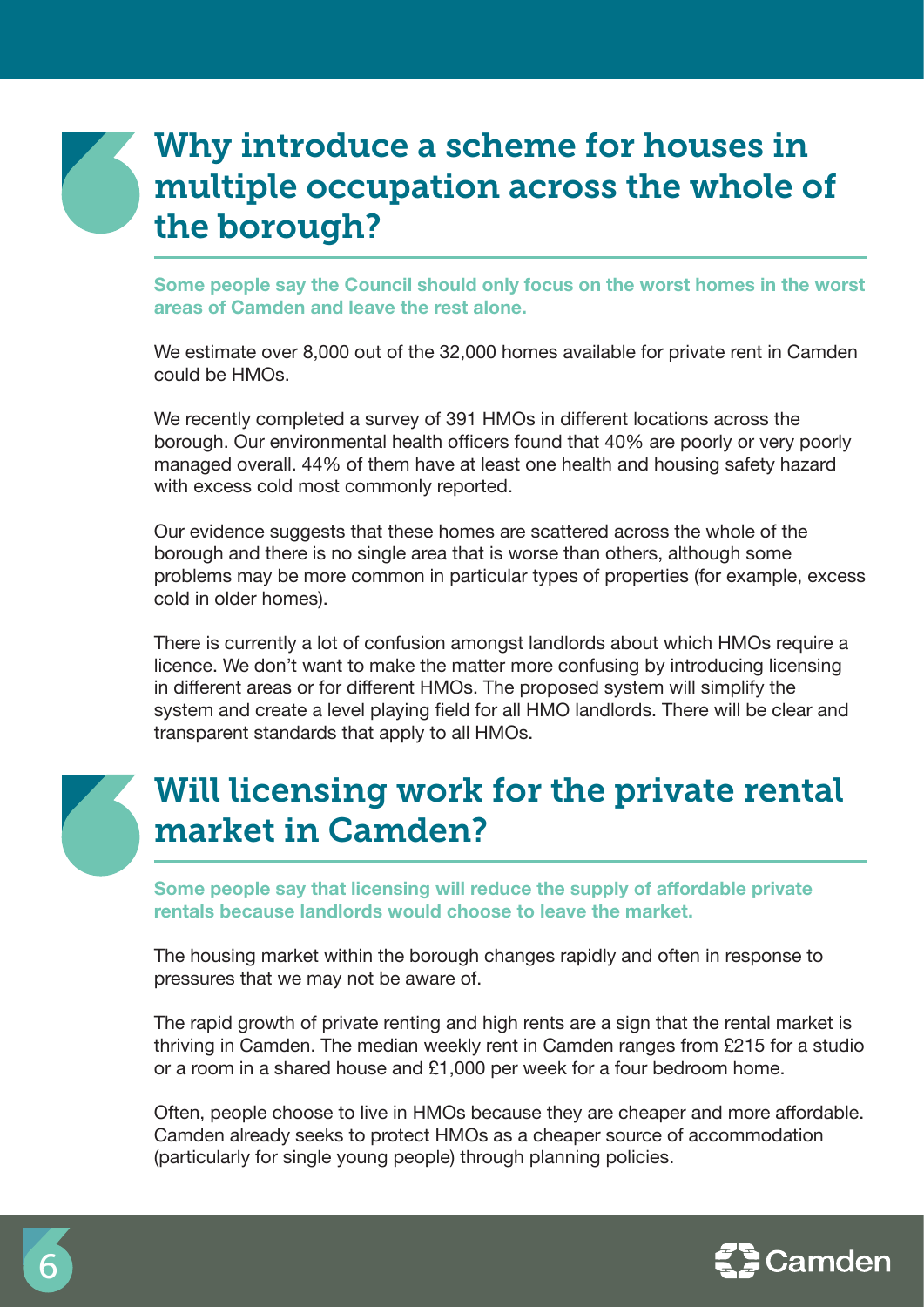If the scheme is introduced, we will review the impact it has had on Camden's private rental market.



# Will licensing work for landlords?

**Some people say that only good landlords will apply for a licence and they will pay for the cost of enforcement action against the bad ones.**

At our Landlord Forum in March 2014, landlords told us that good management of properties by decent landlords is the best way to prevent poor standards and property conditions.

We know from listening to landlords, that a licence can be something for landlords to be proud of. It is a stamp of approval on their properties and provides peace of mind that they are meeting minimum standards.

The cost of the fee will only be used to cover the cost of administering the scheme and may not, by law, be used by councils to make money.

We will advertise the scheme widely, so that people are aware of their responsibilities.

Landlords who fail to apply for a licence could be subject to a large fine. We will encourage everyone to report landlords who are avoiding applying for a licence and we will investigate unlicensed properties when intelligence suggests they are HMOs.

We will take robust enforcement action against poor landlords. We will actively chase, and if necessary prosecute, landlords who do not come forward to license their properties. We will also monitor the works needed under the licence and take specific enforcement action in relation to properties with significant health hazards.

The worst landlords will no longer be able to operate and will either leave the sector or we will make sure a good management system is put in place, which meets the requirements of the scheme.

We are very keen to retain good quality HMOs as an affordable tenure, and will work closely with landlords to advise and support them during the licensing process, including the carrying out of works.

Landlords will be eligible for further training and support should they become members of the **[London Landlord Accreditation Scheme](http://www.londonlandlords.org.uk)**. We will also continue to provide grant funding for certain works to bring properties up to standard.



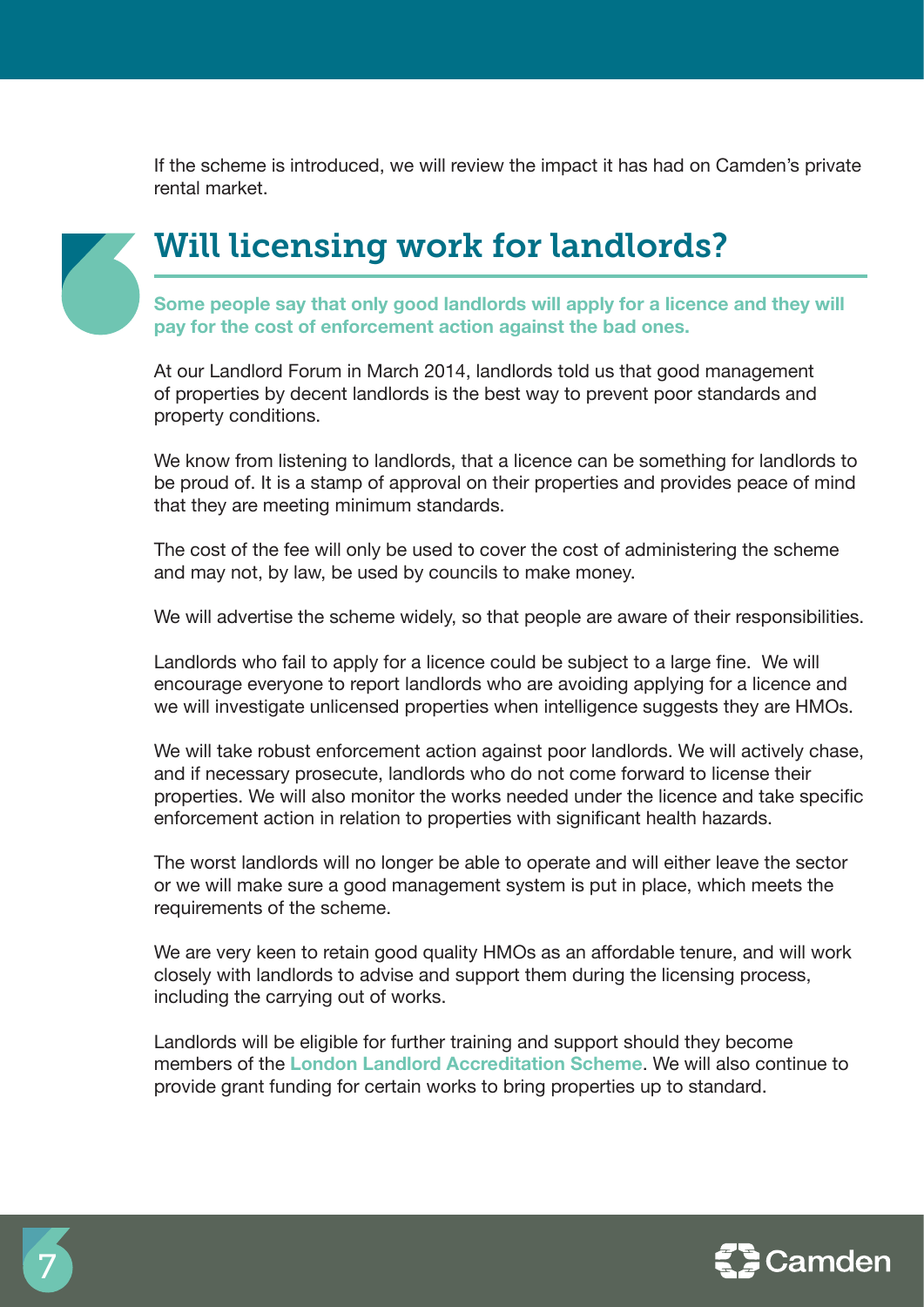# Will licensing work for private renters in Camden?

**Some people say that the cost of licensing will be passed on to tenants.They will continue to get a bad deal from the worst landlords who evade licensing.** 

We have tried to keep the costs as low as possible. The proposed fee covers a fiveyear period. Not all landlords will increase rents to cover the cost of the fee and may use existing rental incomes.

As an example, this could work out as £2.63 per month per tenant, without available discounts, for a unit in a flat that is an HMO with a total of four units.

In our recent survey, seven in 10 (70%) renters said that they are not satisfied with the management of their home, but less than a third (28%) had made a complaint to the Council about their landlord.

From talking to renters, we think this is because renters are worried about reporting complaints to their landlord because they fear being evicted. A licensing scheme will allow the Council to take action to improve standards without the tenant needing to make a complaint.

## Will licensing work for the residents of Camden?

**Some people say that the Council should focus its resources on other pressing issues.** 

Private renting is the biggest tenure in the borough of Camden. 59% of residents who are not renters said poor management of private rented properties is a major problem in the borough.

Our proposed licensing scheme is designed to make sure that properties meet a minimum standard and neighbourhood problems such as noise, nuisance and rubbish are managed properly.